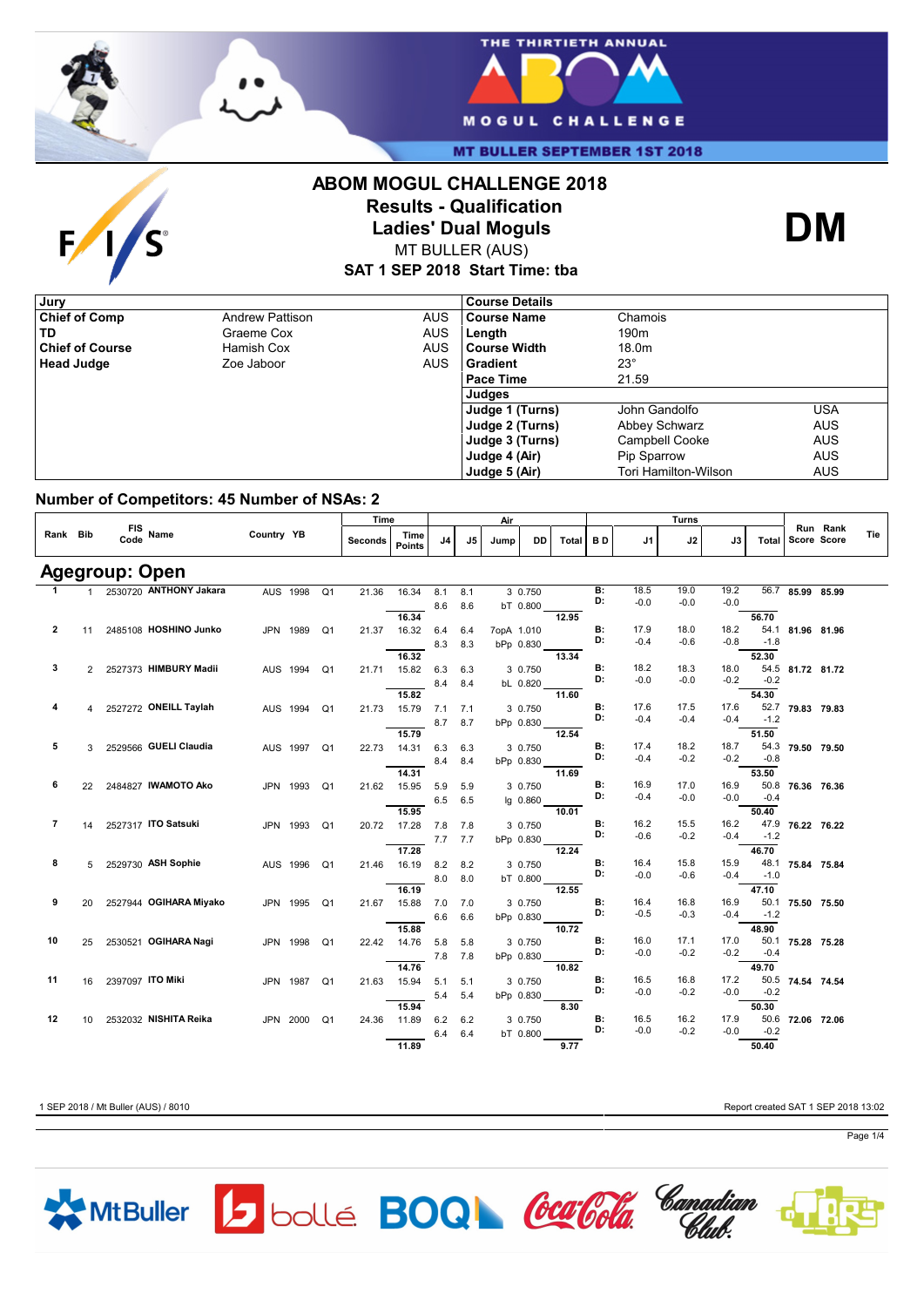

 $F/1$ 



**MT BULLER SEPTEMBER 1ST 2018** 

## **ABOM MOGUL CHALLENGE 2018 Results - Qualification Ladies' Dual Moguls** MT BULLER (AUS)



**SAT 1 SEP 2018 Start Time: tba**

### **Number of Competitors: 45 Number of NSAs: 2**

|      |            |                    |                            |                   |          |                | Time    |                       | Air        |            |            | Turns               |       |                 |                |                |                | Run Rank       |                  |             |     |
|------|------------|--------------------|----------------------------|-------------------|----------|----------------|---------|-----------------------|------------|------------|------------|---------------------|-------|-----------------|----------------|----------------|----------------|----------------|------------------|-------------|-----|
| Rank | <b>Bib</b> | <b>FIS</b><br>Code | Name                       | <b>Country YB</b> |          |                | Seconds | Time<br><b>Points</b> | J4         | J5         | Jump       | DD                  | Total | B D             | J1             | J2             | J3             | Total          |                  | Score Score | Tie |
| 13   | 31         |                    | 2532927 BOSCO Emma         |                   | AUS 2002 | Q <sub>1</sub> | 24.10   | 12.27                 | 6.1<br>6.8 | 6.1<br>6.8 |            | 3 0.750<br>bT 0.800 |       | <b>B:</b><br>D: | 15.7<br>$-0.0$ | 16.0<br>$-0.2$ | 16.7<br>$-0.0$ | 48.4<br>$-0.2$ | 70.48 70.48      |             |     |
|      |            |                    |                            |                   |          |                |         | 12.27                 |            |            |            |                     | 10.01 |                 |                |                |                | 48.20          |                  |             |     |
| 14   | 33         |                    | 2532767 MIYAMOTO Juri      |                   | JPN 2001 | Q <sub>1</sub> | 23.77   | 12.76                 | 4.3        | 4.3        |            | bT 0.800            |       | <b>B:</b>       | 15.4           | 16.1           | 16.9           |                | 48.4 68.76 68.76 |             |     |
|      |            |                    |                            |                   |          |                |         |                       | 6.0        | 6.0        | 7opA 1.010 |                     |       | D:              | $-0.4$         | $-0.7$         | $-0.8$         | $-1.9$         |                  |             |     |
|      |            |                    |                            |                   |          |                |         | 12.76                 |            |            |            |                     | 9.50  |                 |                |                |                | 46.50          |                  |             |     |
| 15   | 23         |                    | 2530698 KAWATA Yuka        | JPN 1998          |          | Q1             | 23.48   | 13.19                 | 4.3        | 4.3        |            | 3 0.750             |       | B:              | 16.2           | 14.9           | 15.7           |                | 46.8 66.40 66.40 |             |     |
|      |            |                    |                            |                   |          |                |         |                       | 3.9        | 3.9        |            | bL 0.820            |       | D:              | $-0.0$         | $-0.0$         | $-0.0$         |                |                  |             |     |
|      |            |                    |                            |                   |          |                |         | 13.19                 |            |            |            |                     | 6.41  |                 |                |                |                | 46.80          |                  |             |     |
| 16   | 24         |                    | 2531670 FUKUSHIMA Shunka   | JPN 1999          |          | Q <sub>1</sub> | 22.55   | 14.57                 | 3.8        | 3.8        |            | 10.810              |       | <b>B:</b>       | 15.4           | 16.0           | 15.5           |                | 46.9 66.38 66.38 |             |     |
|      |            |                    |                            |                   |          |                |         |                       | 4.2        | 4.2        |            | bL 0.820            |       | D:              | $-0.6$         | $-0.6$         | $-0.4$         | $-1.6$         |                  |             |     |
|      |            |                    |                            |                   |          |                |         | 14.57                 |            |            |            |                     | 6.51  |                 |                |                |                | 45.30          |                  |             |     |
| 17   | 27         |                    | 2534351 GARLING Mali       | AUS 1999          |          | Q <sub>1</sub> | 24.54   | 11.62                 | 3.7        | 3.7        |            | 3 0.750             |       | В:<br>D:        | 16.2<br>$-0.0$ | 15.7           | 16.0           |                | 47.9 65.64 65.64 |             |     |
|      |            |                    |                            |                   |          |                |         |                       | 7.4        | 7.4        |            | S 0.480             |       |                 |                | $-0.2$         | $-0.0$         | $-0.2$         |                  |             |     |
|      |            |                    |                            |                   |          |                |         | 11.62                 |            |            |            |                     | 6.32  | B:              |                |                |                | 47.70          |                  |             |     |
| 18   | 9          |                    | 2534840 VELEBA Lily        | AUS 2004          |          | Q <sub>1</sub> | 24.98   | 10.97                 | 6.0        | 6.0        |            | 3 0.750             |       | D:              | 15.8<br>$-0.2$ | 15.3<br>$-0.4$ | 15.7<br>$-0.2$ | $-0.8$         | 46.8 64.53 64.53 |             |     |
|      |            |                    |                            |                   |          |                |         | 10.97                 | 5.1        | 5.1        |            | TS 0.600            | 7.56  |                 |                |                |                | 46.00          |                  |             |     |
| 19   | 29         |                    | 2534897 BUTT Danielle      | AUS 2004          |          | Q <sub>1</sub> | 23.40   | 13.31                 | 6.5        | 6.5        |            | 3 0.750             |       | <b>B:</b>       | 14.5           | 15.0           | 14.8           |                | 44.3 64.02 64.02 |             |     |
|      |            |                    |                            |                   |          |                |         |                       |            |            |            |                     |       | D:              | $-0.5$         | $-0.9$         | $-0.6$         | $-2.0$         |                  |             |     |
|      |            |                    |                            |                   |          |                |         | 13.31                 | 5.9        | 5.9        |            | TS 0.600            | 8.41  |                 |                |                |                | 42.30          |                  |             |     |
| 20   | 21         |                    | 2533631 MULLINS Eleanor    |                   | AUS 2002 | Q <sub>1</sub> | 24.83   | 11.19                 | 4.6        | 4.6        |            | 3 0.750             |       | B:              | 15.2           | 15.3           | 15.7           |                | 46.2 63.72 63.72 |             |     |
|      |            |                    |                            |                   |          |                |         |                       | 5.1        | 5.1        |            | bT 0.800            |       | D:              | $-0.4$         | $-0.4$         | $-0.4$         | $-1.2$         |                  |             |     |
|      |            |                    |                            |                   |          |                |         | 11.19                 |            |            |            |                     | 7.53  |                 |                |                |                | 45.00          |                  |             |     |
| 21   | 13         |                    | 2533488 NAKAO Haruka       |                   | JPN 2001 | Q <sub>1</sub> | 21.92   | 15.51                 | 6.1        | 6.1        |            | lg 0.860            |       | B:              | 13.6           | 13.7           | 14.6           | 41.9           | 62.45 62.45      |             |     |
|      |            |                    |                            |                   |          |                |         |                       | 4.0        | 4.0        |            | bT 0.800            |       | D:              | $-0.8$         | $-1.0$         | $-1.6$         | $-3.4$         |                  |             |     |
|      |            |                    |                            |                   |          |                |         | 15.51                 |            |            |            |                     | 8.44  |                 |                |                |                | 38.50          |                  |             |     |
| 22   | 18         |                    | 2532965 FAWCETT Saskia     |                   | AUS 1999 | Q1             | 27.06   | 7.89                  | 6.3        | 6.3        |            | 3 0.750             |       | <b>B:</b>       | 13.9           | 14.1           | 13.4           | 41.4           | 56.67 56.67      |             |     |
|      |            |                    |                            |                   |          |                |         |                       | 5.1        | 5.1        |            | TS 0.600            |       | D:              | $-0.4$         | $-0.0$         | $-0.0$         | $-0.4$         |                  |             |     |
|      |            |                    |                            |                   |          |                |         | 7.89                  |            |            |            |                     | 7.78  |                 |                |                |                | 41.00          |                  |             |     |
| 23   | 15         |                    | 2534338 MAUDSON Jaime      |                   | AUS 2003 | Q <sub>1</sub> | 24.65   | 11.46                 | 5.8        | 5.8        |            | 3 0.750             |       | В:              | 14.1           | 13.6           | 13.6           |                | 41.3 56.55 56.55 |             |     |
|      |            |                    |                            |                   |          |                |         |                       | 3.9        | 3.9        |            | TS 0.600            |       | D:              | $-1.0$         | $-0.9$         | $-1.0$         | $-2.9$         |                  |             |     |
|      |            |                    |                            |                   |          |                |         | 11.46                 |            |            |            |                     | 6.69  |                 |                |                |                | 38.40          |                  |             |     |
| 24   | 32         |                    | 2533582 COOTE Georgia      |                   | AUS 2002 | Q1             | 26.67   | 8.47                  | 3.7        | 3.7        |            | 3 0.750             |       | В:              | 14.2           | 14.7           | 15.0           | 43.9           | 55.36 55.36      |             |     |
|      |            |                    |                            |                   |          |                |         |                       | 4.2        | 4.2        |            | TS 0.600            |       | D:              | $-0.7$         | $-0.8$         | $-0.8$         | $-2.3$         |                  |             |     |
|      |            |                    |                            |                   |          |                |         | 8.47                  |            |            |            |                     | 5.29  |                 |                |                |                | 41.60          |                  |             |     |
| 25   | 17         |                    | 2534319 McKENNA Sarah      |                   | AUS 2002 | Q1             | 24.80   | 11.24                 | 4.9        | 4.9        |            | 3 0.750             |       | <b>B:</b><br>D: | 11.3           | 12.2           | 11.8           | 35.3           | 53.75 53.75      |             |     |
|      |            |                    |                            |                   |          |                |         |                       | 7.9        | 7.9        |            | TS 0.600            |       |                 | $-0.2$         | $-0.8$         | $-0.2$         | $-1.2$         |                  |             |     |
|      |            |                    |                            |                   |          |                |         | 11.24                 |            |            |            |                     | 8.41  |                 |                |                |                | 34.10          |                  |             |     |
| 26   | 8          |                    | 2534996 BUTLER Alice       | AUS 2004          |          | Q <sub>1</sub> | 27.94   | 6.58                  | 6.6        | 6.6        |            | T 0.480             |       | <b>B:</b><br>D: | 11.9<br>$-0.0$ | 12.9<br>$-0.2$ | 12.4<br>$-0.0$ | $-0.2$         | 37.2 49.50 49.50 |             |     |
|      |            |                    |                            |                   |          |                |         | 6.58                  | 4.6        | 4.6        |            | TS 0.600            | 5.92  |                 |                |                |                | 37.00          |                  |             |     |
| 27   | 19         |                    | 2534991 CHEN Catherine     |                   | AUS 2004 | Q <sub>1</sub> | 25.84   | 9.70                  | 4.4        |            |            | TS 0.600            |       | <b>B:</b>       | 11.2           | 11.4           | 12.3           | 34.9           | 48.14 48.14      |             |     |
|      |            |                    |                            |                   |          |                |         |                       |            | 4.4        |            |                     |       | D:              | $-0.4$         | $-0.4$         | $-0.6$         | $-1.4$         |                  |             |     |
|      |            |                    |                            |                   |          |                |         | 9.70                  | 4.8        | 4.8        |            | S 0.480             | 4.94  |                 |                |                |                | 33.50          |                  |             |     |
| 28   | 30         |                    | 2535001 FERGUS Ryann       | AUS 2004          |          | Q <sub>1</sub> | 28.03   | 6.45                  | 8.4        | 8.4        |            | $D$ 0.510           |       | B:              | 9.2            | 9.7            | 10.6           | 29.5           | 40.53 40.53      |             |     |
|      |            |                    |                            |                   |          |                |         |                       | 3.5        | 3.5        |            | TS 0.600            |       | D:              | $-1.0$         | $-0.4$         | $-0.4$         | $-1.8$         |                  |             |     |
|      |            |                    |                            |                   |          |                |         | 6.45                  |            |            |            |                     | 6.38  |                 |                |                |                | 27.70          |                  |             |     |
| 29   | 6          |                    | 2534362 ATKINSON Angelique |                   | AUS 2003 | Q <sub>1</sub> | 30.79   | 2.36                  | 5.2        | 5.2        |            | S 0.480             |       | <b>B:</b>       | 9.4            | 10.2           | 11.3           | 30.9           | 38.67 38.67      |             |     |
|      |            |                    |                            |                   |          |                |         |                       | 5.2        | 5.2        |            | TS 0.600            |       | D:              | $-0.0$         | $-0.2$         | $-0.0$         | $-0.2$         |                  |             |     |
|      |            |                    |                            |                   |          |                |         | 2.36                  |            |            |            |                     | 5.61  |                 |                |                |                | 30.70          |                  |             |     |
| 30   | 28         |                    | 2534359 RICH Saffron       |                   | AUS 2001 | Q <sub>1</sub> | 24.82   | 11.21                 | 3.8        | 3.8        |            | TS 0.600            |       | <b>B:</b>       | 11.4           | 12.8           | 12.9           |                | 37.1 30.95 30.95 |             |     |
|      |            |                    |                            |                   |          |                |         |                       | 0.2        | 0.2        |            | bL 0.820            |       | D:              | $-6.1$         | $-6.4$         | $-7.3$         | $-19.8$        |                  |             |     |
|      |            |                    |                            |                   |          |                |         | 11.21                 |            |            |            |                     | 2.44  |                 |                |                |                | 17.30          |                  |             |     |

1 SEP 2018 / Mt Buller (AUS) / 8010 Report created SAT 1 SEP 2018 13:02



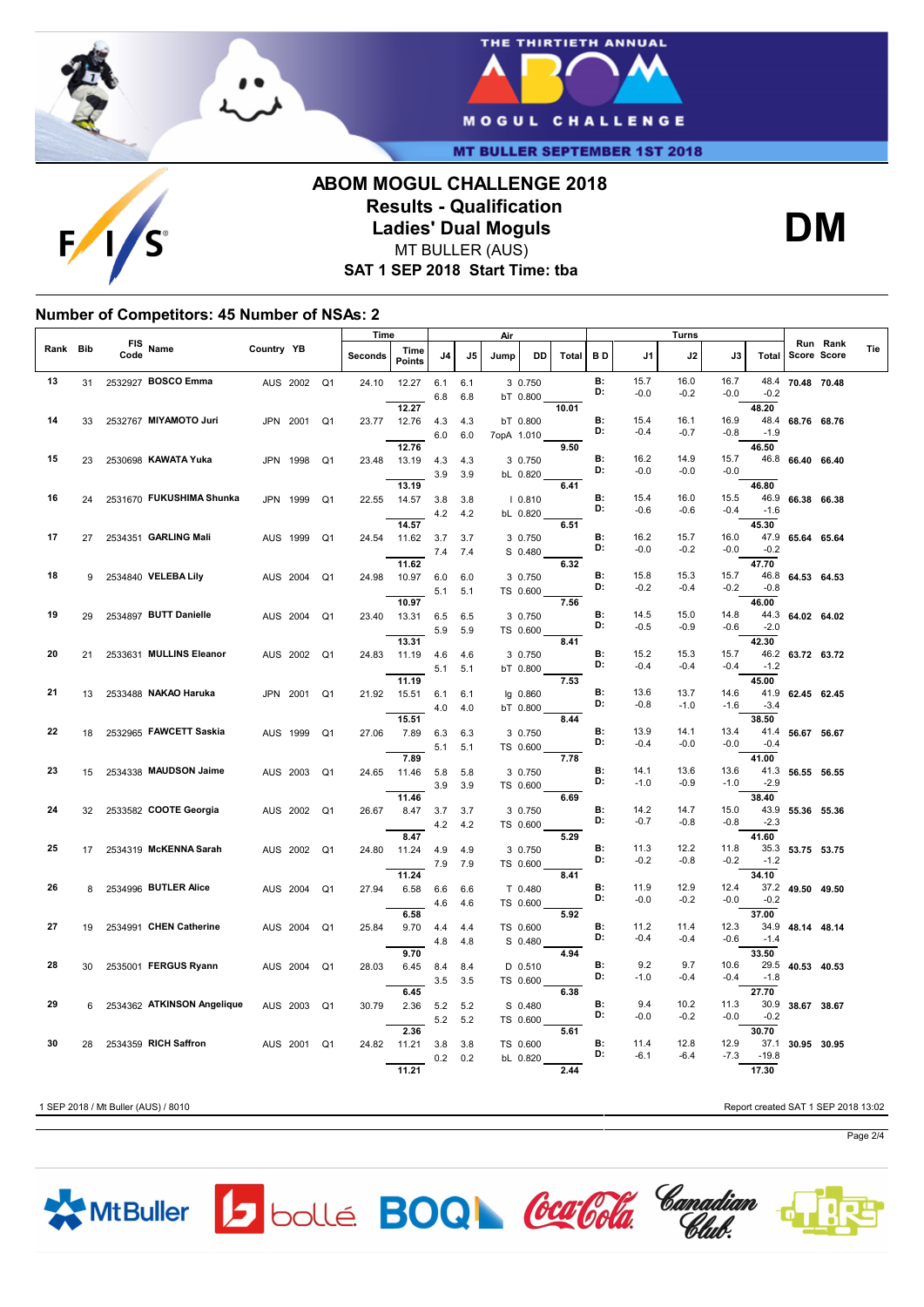



**MT BULLER SEPTEMBER 1ST 2018** 

## **ABOM MOGUL CHALLENGE 2018 Results - Qualification Ladies' Dual Moguls** MT BULLER (AUS)



**SAT 1 SEP 2018 Start Time: tba**

### **Number of Competitors: 45 Number of NSAs: 2**

 $\mathbf{F}$ 

|      |            |                          |            |  |                | Time      |                       | Air            |     |        |          | Turns |                |                |                |                |                 |                   |          |     |  |  |
|------|------------|--------------------------|------------|--|----------------|-----------|-----------------------|----------------|-----|--------|----------|-------|----------------|----------------|----------------|----------------|-----------------|-------------------|----------|-----|--|--|
| Rank | <b>Bib</b> | FIS Name<br>Code         | Country YB |  |                | Seconds I | <b>Time</b><br>Points | J <sub>4</sub> | J5  | Jump ' | DD.      | Total | B <sub>D</sub> | J1             | J2             | J3             |                 | Total Score Score | Run Rank | Tie |  |  |
| 31   |            | 2534350 FIRLE Teagan     | AUS 2003   |  | Q <sub>1</sub> | 34.11     | 0.00                  | 0.1            | 0.1 |        | 3 0.750  |       | B:<br>D:       | 11.8<br>$-6.0$ | 12.8<br>$-6.0$ | 11.7<br>$-6.0$ | 36.3<br>$-18.0$ | 20.71             | 20.71    |     |  |  |
|      |            |                          |            |  |                |           | 0.00                  | 4.6            | 4.6 |        | K 0.510  |       | 2.41           |                |                |                |                 |                   | 18.30    |     |  |  |
| 32   | 26         | 2534999 SWEETNAM Annabel | AUS 2004   |  | Q <sub>1</sub> | 29.76     | 3.89                  | 3.5            | 3.5 |        | 3 0.750  |       | B:             | 10.6           | 11.0           | 9.8            | 31.4            | 15.87             | 15.87    |     |  |  |
|      |            |                          |            |  |                |           | 3.89                  | 0.2            | 0.2 |        | bT 0.800 | 2.78  | D:             | $-7.4$         | $-7.4$         | $-7.4$         | $-22.2$<br>9.20 |                   |          |     |  |  |
| 33   | 34         | 2535015 GUNNING Chloe    | AUS 2004   |  | Q <sub>1</sub> | 48.07     | 0.00                  | 0.4            | 0.4 |        | 3 0.750  |       | B:             | 9.8            | 10.8           | 10.8           | 31.4            | 7.90              | 7.90     |     |  |  |
|      |            |                          |            |  |                |           |                       | 2.1            | 2.1 |        | S 0.480  |       | D:             | $-8.2$         | $-8.4$         | $-8.2$         | $-24.8$         |                   |          |     |  |  |
|      |            |                          |            |  |                |           | 0.00                  |                |     |        |          | 1.30  |                |                |                |                | 6.60            |                   |          |     |  |  |

1 SEP 2018 / Mt Buller (AUS) / 8010 Report created SAT 1 SEP 2018 13:02

Page 3/4